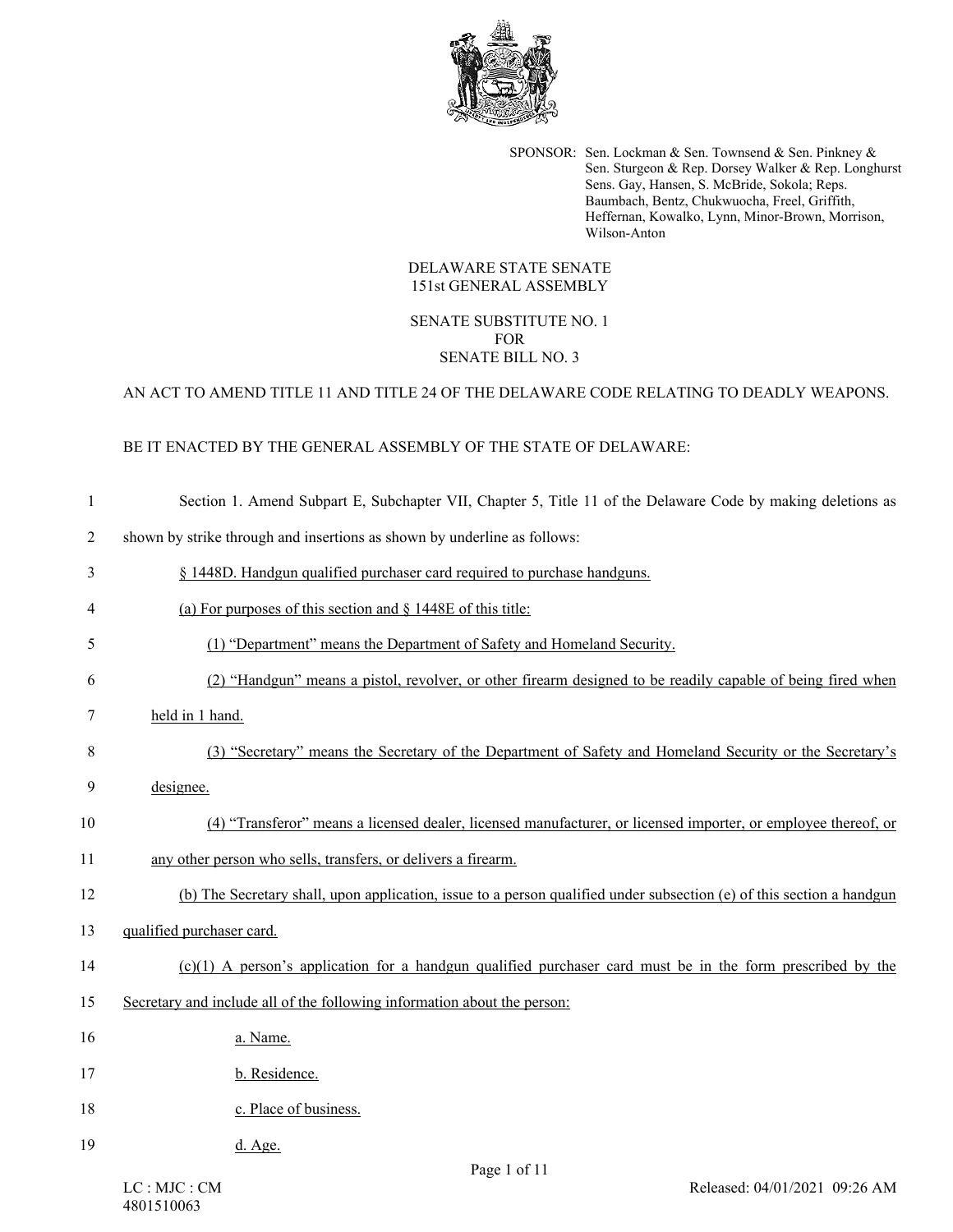| $20\,$ | e. Date of birth.                                                                                                           |
|--------|-----------------------------------------------------------------------------------------------------------------------------|
| 21     | f. Sex.                                                                                                                     |
| 22     | g. Physical description, including distinguishing physical characteristics, if any.                                         |
| 23     | (2) An application must include a sworn, written affirmation that the person is not prohibited from possessing              |
| 24     | a firearm under § 1448 of this title or any other provision of state or federal law.                                        |
| 25     | (d) Application blanks must be made available by the Department and licensed dealers.                                       |
| 26     | (e) Except as otherwise provided under this chapter, the Secretary may not issue a handgun qualified purchaser              |
| 27     | card to any of the following:                                                                                               |
| 28     | $(1)$ A person under the age of 21.                                                                                         |
| 29     | (2) A person who is prohibited from purchasing, owning, possessing, or controlling a deadly weapon under $\S$               |
| 30     | $1448(a)$ and (d) of this title.                                                                                            |
| 31     | (3) If supported by probable cause, a person who poses a danger of causing physical injury to self or others by             |
| 32     | owning, purchasing, or possessing firearms.                                                                                 |
| 33     | $(4)$ a. Except as otherwise provided under paragraph $(e)(4)$ b. of this section, a person who, in the 5 years             |
| 34     | before the date of application, has not completed a firearms training course that is sponsored by a federal, state, county, |
| 35     | or municipal law-enforcement agency; a college; a nationally recognized organization that customarily offers firearms       |
| 36     | training; or a firearms training school with instructors certified by a nationally recognized organization that customarily |
| 37     | offers firearms training. The firearms training course must consist of at least all of the following:                       |
| 38     | 1. Instruction regarding knowledge and safe handling of firearms.                                                           |
| 39     | 2. Instruction regarding safe storage of firearms and child safety.                                                         |
| 40     | 3. Instruction regarding knowledge and safe handling of ammunition.                                                         |
| 41     | 4. Instruction regarding safe storage of ammunition and child safety.                                                       |
| 42     | 5. Instruction regarding safe firearms shooting fundamentals.                                                               |
| 43     | 6. Live fire shooting exercises conducted on a range, including the expenditure of a minimum of 100                         |
| 44     | rounds of ammunition.                                                                                                       |
| 45     | 7. Identification of ways to develop and maintain firearm shooting skills.                                                  |
| 46     | 8. Instruction regarding federal and state laws pertaining to the lawful purchase, ownership,                               |
| 47     | transportation, use, and possession of firearms.                                                                            |
| 48     | 9. Instruction regarding the laws of this State pertaining to the use of deadly force for self-defense.                     |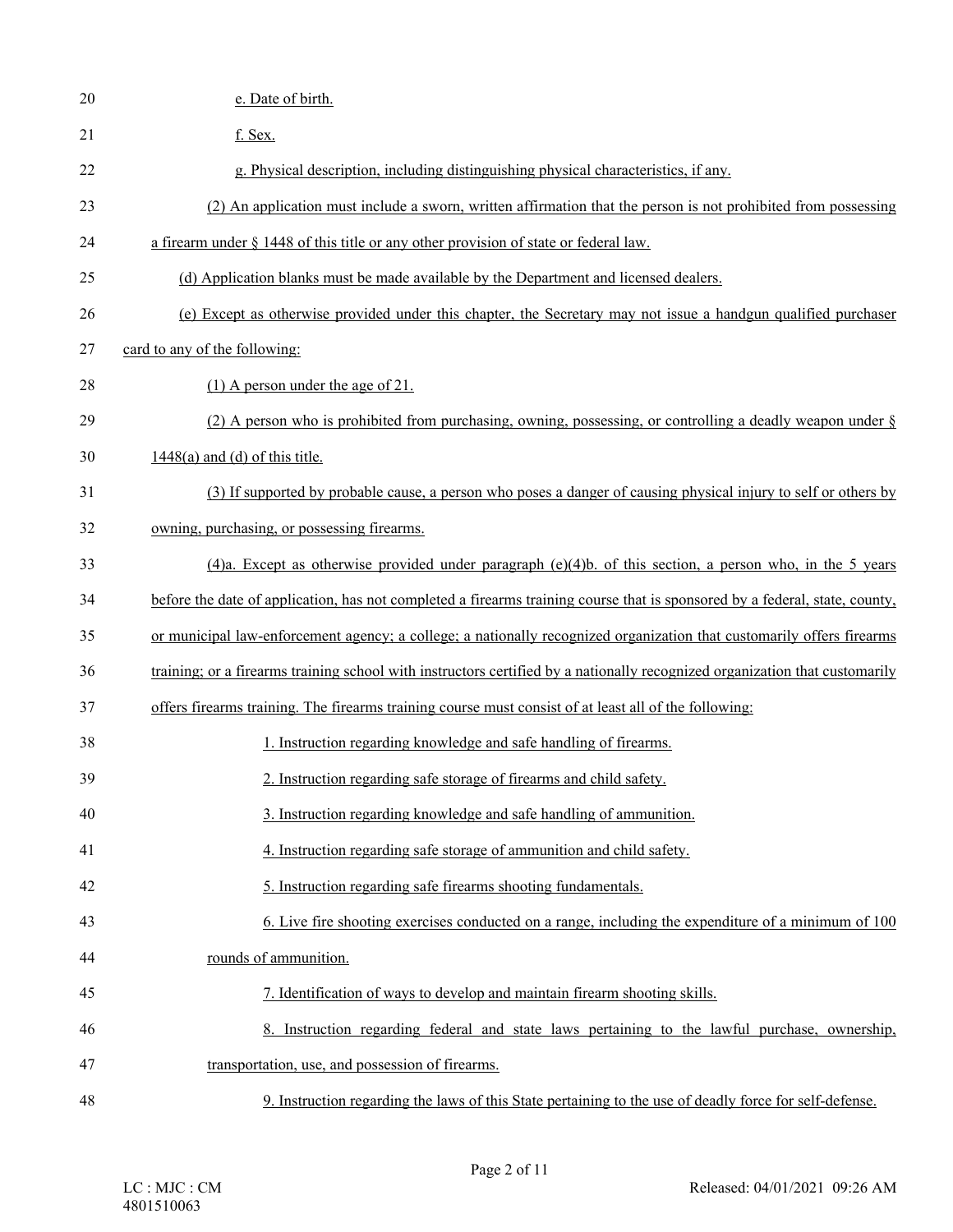| 49 | 10. Instruction regarding techniques for avoiding a criminal attack and how to manage a violent                                 |
|----|---------------------------------------------------------------------------------------------------------------------------------|
| 50 | confrontation, including conflict resolution.                                                                                   |
| 51 | 11. Instruction regarding suicide prevention.                                                                                   |
| 52 | b. This paragraph $(e)(4)$ does not apply to a person who holds a valid license to carry a concealed deadly                     |
| 53 | weapon under $\S$ 1441, $\S$ 1441A, or $\S$ 1441B of this title.                                                                |
| 54 | (5) A person who is otherwise prohibited from purchasing or possessing firearms under the law of this State or                  |
| 55 | federal law.                                                                                                                    |
| 56 | (f) A person must submit an application for a handgun qualified purchaser card to the Secretary, who shall                      |
| 57 | investigate the application and, unless grounds exist for the denial thereof, grant the applicable card within 30 days from the |
| 58 | date of receipt of the application.                                                                                             |
| 59 | (1) The Secretary shall take the fingerprints of each person who applies for a card and compare the                             |
| 60 | fingerprints with any records of fingerprints in the State. The Secretary shall conduct a search of the Delaware                |
| 61 | Criminal Justice Information System to determine if the applicant is prohibited under law of this State or federal law          |
| 62 | from purchasing or possessing a firearm. The Secretary shall also submit the person's fingerprints to the Federal               |
| 63 | Bureau of Investigation with a request that a search of the National Instant Criminal Background Check System be                |
| 64 | conducted.                                                                                                                      |
| 65 | (2) In investigating the application, the Secretary shall contact the local law-enforcement agencies of the                     |
| 66 | county or municipality in which the person resides and inquire as to any facts and circumstances relevant to the                |
| 67 | person's qualification for a handgun qualified purchaser card.                                                                  |
| 68 | (g) If the Secretary determines that a person does not qualify for a handgun qualified purchaser card, the Secretary            |
| 69 | shall deny the application and notify the person in a writing setting forth the specific reasons for the determination.         |
| 70 | $(h)(1)$ A handgun qualified purchaser card is valid for a period of 180 days from the date of issuance.                        |
| 71 | (2) Each card must bear a unique permit number, the full name and address of the person issued the card, the                    |
| 72 | date on which the card expires, and any other information as required by state law and regulation.                              |
| 73 | (3) The person issued the card may purchase handguns using the card while the card is valid.                                    |
| 74 | $(i)(1)$ If, at any time following the issuance of a handgun qualified purchaser card, a person issued a card becomes           |
| 75 | disqualified for any of the reasons under subsection (e) of this section, the card is void and must be returned by the person   |
| 76 | within 5 days to the Secretary.                                                                                                 |
| 77 | (2) A person's failure to return the card to the Secretary within the 5 days is a class A misdemeanor. The                      |
| 78 | Superior Court has exclusive jurisdiction of a violation of this paragraph $(i)(2)$ .                                           |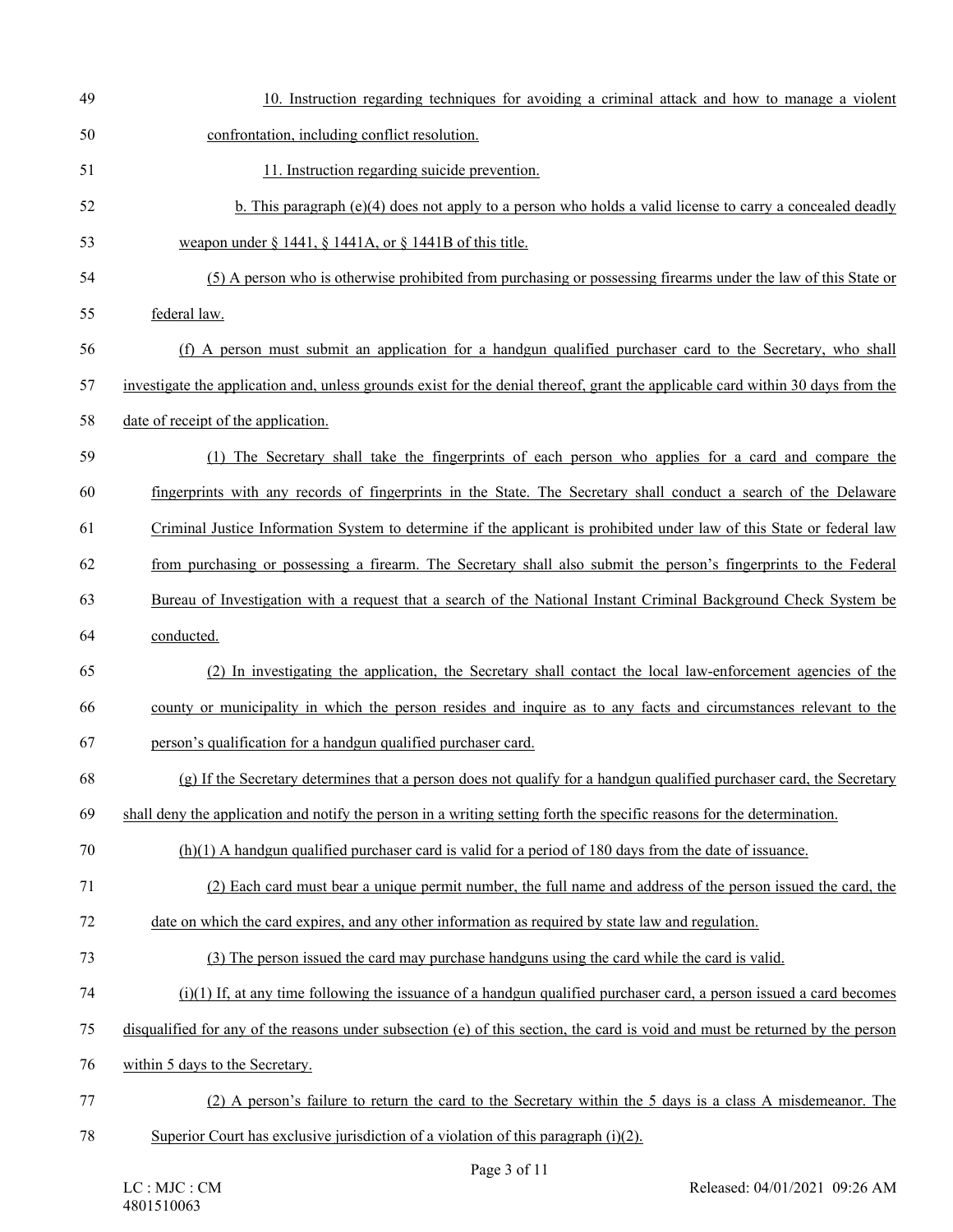$(1)(1)$  A handgun qualified purchaser card may be revoked at any time by the Secretary upon a finding that a

80 person issued the card no longer qualifies for the card.

- 81 (2) The Secretary shall give written notice of revocation without unnecessary delay to the person issued the
- 82 card, State Police, and local law-enforcement agencies of the county or municipality in which the person resides.
- 83 (3) Within 5 days of notice of revocation, the person must return the card to the Secretary.
- 84 (4) A person's failure to return the card to the Secretary within 5 days of notice of revocation is a class A
- 85 misdemeanor. The Superior Court has exclusive jurisdiction of a violation of this paragraph (j)(4).
- 86 (5) If the Secretary has given written notice of revocation and there is probable cause to believe that the
- 87 person issued the card has firearms in the person's custody, possession, or control, the State Police shall take action to
- 88 ensure removal of the firearms.
- 89 (k)(1) A person aggrieved by the denial or revocation of a handgun qualified purchaser card may request a hearing 90 in the Justice of the Peace Court for the county in which the person resides.
- 91 a. The request for a hearing must be made in writing within 30 days of the denial of the application for 92 the card or the revocation of the card.
- 93 b. The person shall serve a copy of the person's request for a hearing on the chief of police of the county 94 or municipality in which the person resides and on the Secretary.
- 95 c. The hearing must be held and a record made thereof within 15 days of the receipt of the application for
- 96 a hearing by a Justice of the Peace.
- 97 d. A formal pleading or a filing fee is not required to obtain a hearing.
- 98 (2) The Justice of the Peace Court's decision may be appealed to the Superior Court for a hearing de novo.
- 99 The appeal must be filed within 15 days. The Superior Court shall hold the hearing de novo within 15 days of the filing
- 100 of the appeal.
- 101 (*l*) Not later than [1 year after the implementation date of § 1448D of Title 11 within Section 1 of this Act] and
- 102 annually thereafter, the Secretary shall submit to the House and Senate committees on the Judiciary a report that includes
- 103 all of the following, with respect to the preceding year:
- 104 (1) The number of applications submitted for a handgun qualified purchaser card, the number of cards issued,
- 105 and the number of applications denied.
- 106 (2) The number of hearings requested by applicants aggrieved by a denial or revocation of a handgun 107 qualified purchaser card and the disposition of those hearings.
- 108 (3) The number of handgun qualified purchaser cards revoked by the Secretary.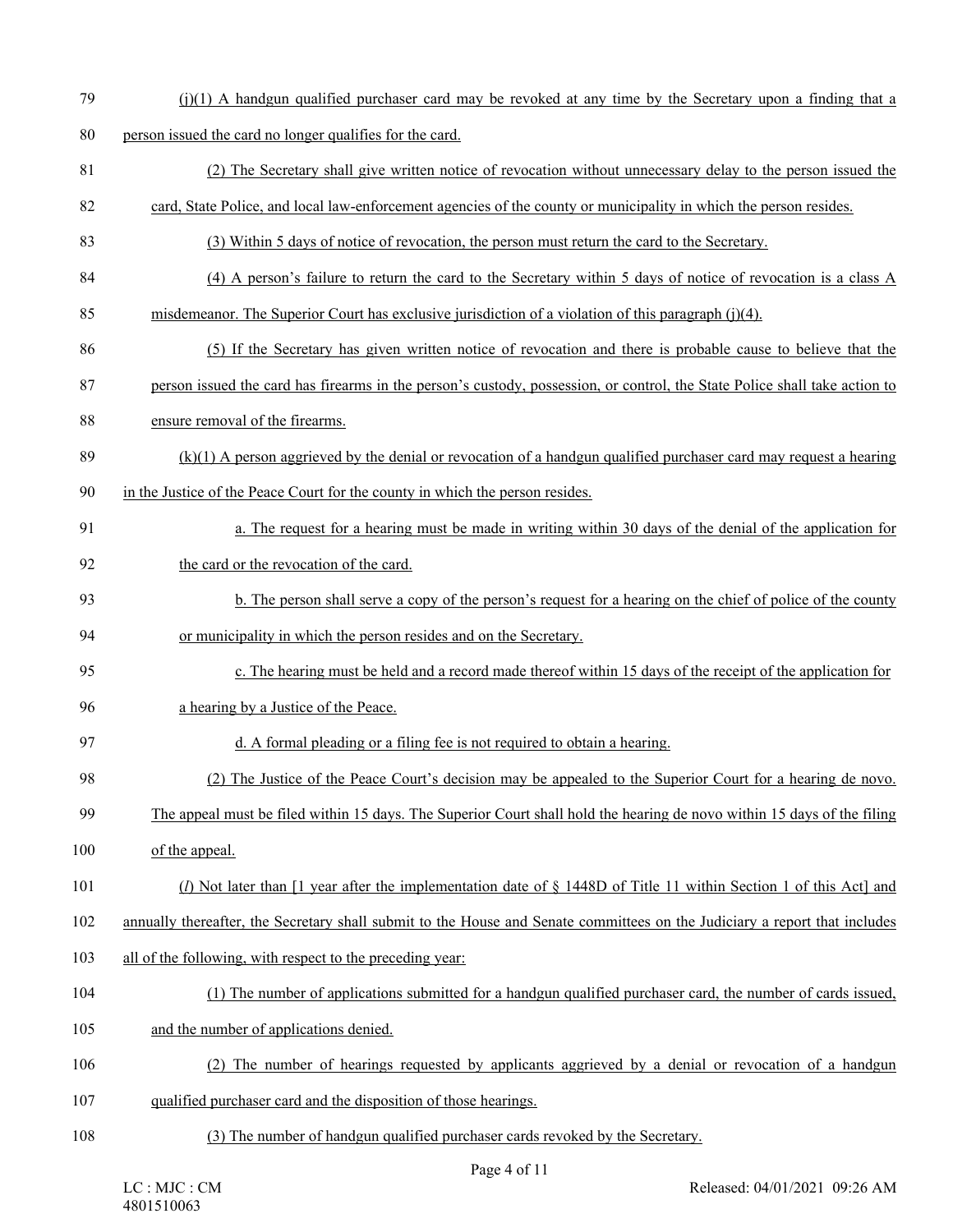- 109 (4) The number of handgun qualified purchaser cards returned to the Secretary.
- 110 (5) The number of cases in which the State Police has taken action to remove firearms from prohibited 111 possessors.
- 112 (6) Demographic data on applicants seeking a handgun qualified purchaser card, including race, ethnicity, 113 national origin, sex, gender, age, disability, and English language proficiency.
- 114 (7) Demographic data on applicants aggrieved by a denial or revocation for a handgun qualified purchaser
- 115 card, including race, ethnicity, national origin, sex, gender, age, disability, and English language proficiency.
- 116 § 1448E. Record reporting for sales and transfers of handguns.
- 117 (a) A transferor who sells, transfers, or delivers a handgun under § 1448A or § 1448B of this title shall, in addition
- 118 to the requirements of Chapter 9 of Title 24, submit to the Department a copy of the federal firearms transaction record
- 119 under Title 27 of the Code of Federal Regulations or, if no such record was completed, the record described in subsection
- 120 (g) of this section. The transferor shall submit the record within 72 hours of a sale, transfer, or delivery of a handgun. The
- 121 transferor may scan and submit the record in electronic format.
- 122 (b) For all purchases, transfers, and deliveries of handguns, the transferor must include on the record the
- 123 identification number of the handgun qualified purchaser card presented by the purchaser or transferee at the time of the
- 124 sale, transfer, or delivery. For all purchases, transfers, and deliveries of handguns, the transferor shall retain a copy of the
- 125 original handgun qualified purchaser card presented by the purchaser or transferee and attach a copy of the card to the
- 126 record before submitting the record to the Department.
- 127 (c) The transferor shall retain a copy of all records for all handguns sold, transferred, or delivered.
- 128 (d) Subject to subsection (h) of this section, the Department shall maintain a searchable database of all records
- 129 received, which must at all times be open for inspection by any judge, justice of the peace, police officer, constable, or
- 130 other peace officer of this State.
- 131 (e) Notwithstanding any provision to the contrary, any inspection by a judge, justice of the peace, police officer,
- 132 constable, or other peace officer of this State must be reasonable under the circumstances existing at the time and must only
- 133 be made under and in furtherance of an open criminal investigation or during the course of a criminal prosecution.
- 134 (f) Records, data, information, or reports containing the name, address, date of birth, or other identifying data of
- 135 either the transferor or transferee, or which contain the make, model, caliber, serial number, or other identifying data of any
- 136 handgun which are required, authorized, or maintained under this section or by Chapter 9 of Title 24, are not subject to
- 137 disclosure or release under the Freedom of Information Act, Chapter 100 of Title 29.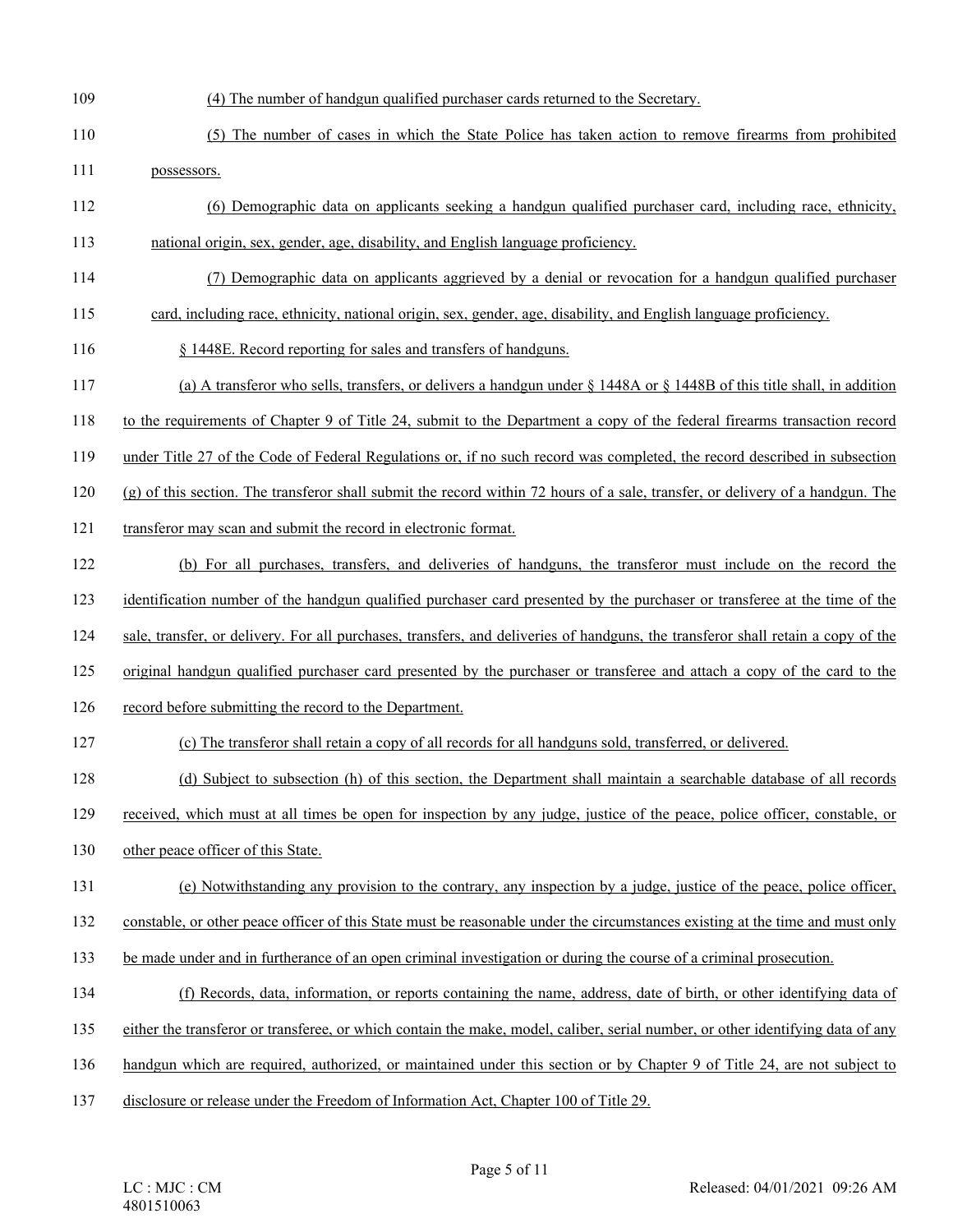- 138 (g) The Department shall, no later than 30 days before [the implementation date of § 1448D of Title 11 within
- 139 Section 1 of this Act], develop and make available throughout the State a standard record form for use by transferors who
- 140 have not completed a federal firearms transaction record, which record must be in substantially similar form to the federal
- 141 transaction record. The Department may not charge for forms or any other act performed or materials provided by a
- 142 government employee or agency in connection with reporting of the sale or transfer of a handgun under this section.
- 143 (h) Except under and in furtherance of an open criminal investigation or during the course of a criminal

144 prosecution, the Department may not retain a record, data, information, or a report obtained under this section for longer 145 than 2 years.

- 146 Section 2. Amend § 1448A, Title 11 of the Delaware Code by making deletions as shown by strike through and 147 insertions as shown by underline as follows:
- 148 § 1448A. Criminal history record checks and licenses required for sales of firearms.

 $(a)(1)$  No A licensed importer, licensed manufacturer manufacturer, or licensed dealer shall may not sell, transfer 150 transfer, or deliver from inventory any firearm, as defined in § 222 of this title, to any other person, other than a licensed 151 importer, licensed manufacturer, licensed dealer, or licensed collector, without conducting a criminal history background 152 check in accordance with regulations promulgated by the United States Department of Justice pursuant to under the 153 National Instant Criminal Background Check System ("NICS"), 28 C.F.R. §§ 25.1-25.11, as the same may be amended 154 from time to time, to determine whether the transfer of a firearm to any person who is not licensed under 18 U.S.C. § 923 155 would be in violation of federal or state law. This paragraph  $(a)(1)$  does not apply to transactions in which the potential 156 buyer or transferee holds a valid concealed deadly weapons license under §§ 1441, 1441A, and 1441B of this title.

- 157 (2) A licensed importer, licensed manufacturer, or licensed dealer may not sell, transfer, or deliver from 158 inventory a handgun to any other person, other than a licensed importer, licensed manufacturer, licensed dealer, or 159 licensed collector, unless the purchaser, lessee, or transferee presents to the licensed importer, licensed manufacturer, 160 or licensed dealer a valid handgun qualified purchaser card issued to that person by the Secretary of the Department of 161 Safety and Homeland Security under § 1448D of this title. 162 (3) For the purposes of this section:
- 163 a. "Handgun" means a pistol, revolver, or other firearm designed to be readily capable of being fired 164 when held in 1 hand.
- 165 b. "Transferor" means a licensed dealer, licensed manufacturer, or licensed importer, or employee 166 thereof, or any other person who sells, transfers, or delivers a firearm.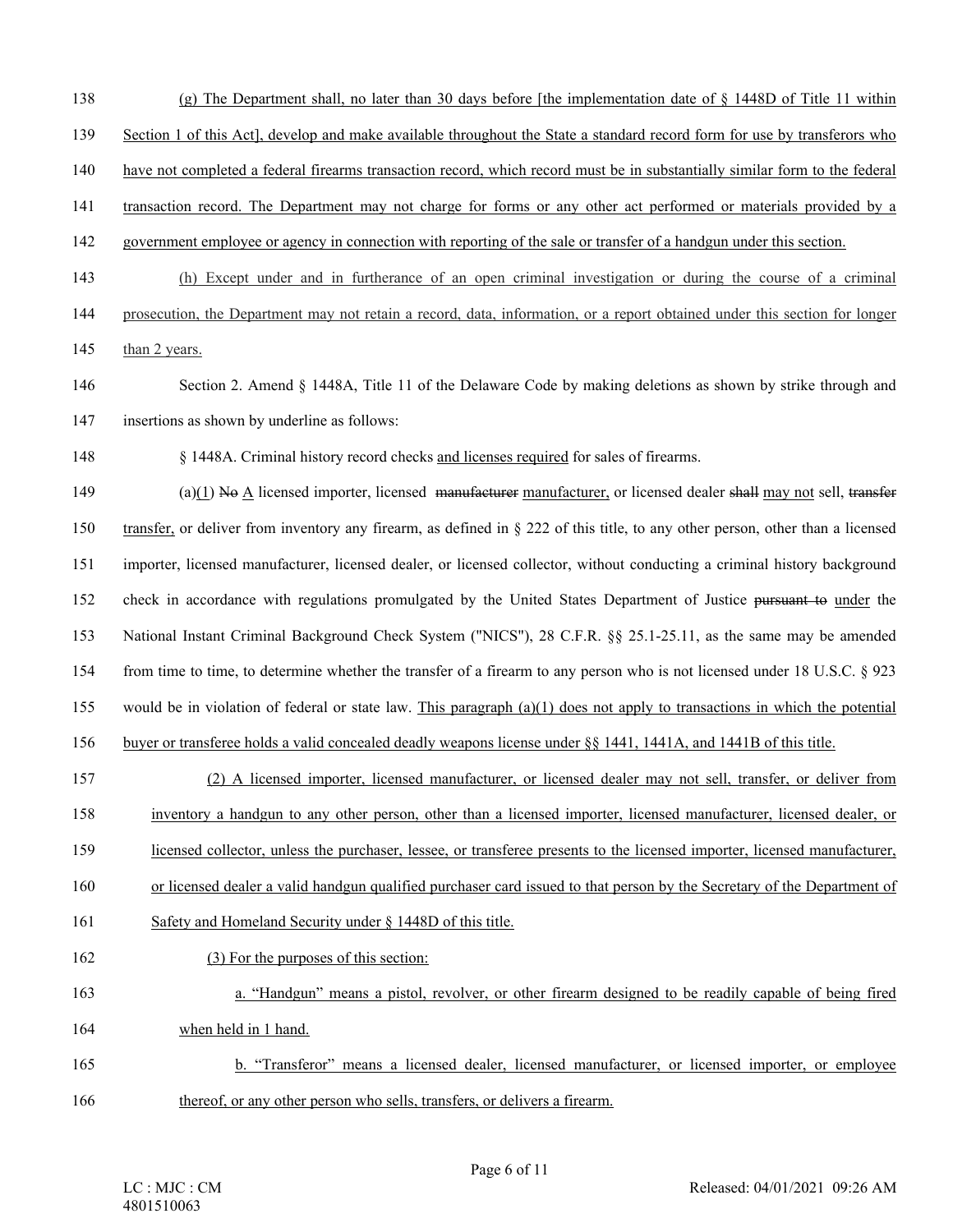| 167 | (b) No licensed importer, licensed manufacturer manufacturer, or licensed dealer shall sell, transfer transfer, or             |
|-----|--------------------------------------------------------------------------------------------------------------------------------|
| 168 | deliver from inventory any firearm, as defined in $\S$ 222 of this title, to any other person, other than a licensed importer, |
| 169 | licensed manufacturer, licensed dealer, or licensed collector, unless and until being informed that it may "proceed" with the  |
| 170 | sale, transfer transfer, or delivery from inventory of a firearm by the Federal Bureau of Investigation (FBI), NICS Section    |
| 171 | pursuant to the request for a criminal history record check required by subsection (a) of this section or 25 days have elapsed |
| 172 | from the date of the request for a background check and a denial has not occurred. This subsection does not apply to           |
| 173 | transactions in which the potential buyer or transferee holds a valid concealed deadly weapons license under $\S$ 1441,        |
| 174 | 1441A, and 1441B of this title.                                                                                                |
| 175 | (e) The provisions of this section shall $\underline{do}$ not apply to: to any of the following:                               |
| 176 | (1) Any firearm (including any firearm with a matchlock, flintlock, percussion cap, or similar type of ignition                |
| 177 | system) manufactured in or before 1898; 1898.                                                                                  |
| 178 | (2) Any replica of any firearm described in paragraph $(e)(1)$ of this section if such replica:                                |
| 179 | a. Is not designed or redesigned to use rimfire or conventional centerfire fixed ammunition; or                                |
| 180 | ammunition.                                                                                                                    |
| 181 | b. Uses rimfire or conventional centerfire fixed ammunition which is no longer manufactured in the                             |
| 182 | United States and which is not readily available in the ordinary channels of commercial trade; trade.                          |
| 183 | (3) Any shotgun, which is defined as a firearm designed or intended to be fired from the shoulder and                          |
| 184 | designed or made to fire through a smooth bore either a number of ball shot or a single projectile for each single pull of     |
| 185 | the trigger; trigger.                                                                                                          |
| 186 | (4) The return, by a licensed pawnbroker, of a firearm to the person from whom it was received; received.                      |
| 187 | (5) Transactions in which the potential buyer or transferee holds a valid concealed deadly weapons license                     |
| 188 | pursuant to §§ 1441, 1441A and 1441B of this title; and [Transferred.]                                                         |
| 189 | (6) Transactions involving a "law-enforcement officer" as defined by $\S$ 222 of this title.                                   |
| 190 | (f) Any licensed dealer, licensed manufacturer, licensed importer or employee thereof A transferor who wilfully                |
| 191 | and intentionally requests a criminal history record check from the Federal Bureau of Investigation, NICS for any purpose      |
| 192 | other than compliance with subsection (a) of this section or $\S$ 1448B(a) of this title, or wilfully and intentionally        |
| 193 | disseminates any criminal history record information to any person other than the subject of such information or discloses     |
| 194 | to any person the unique identification number shall be guilty of a class A misdemeanor. The Superior Court shall have         |
| 195 | exclusive jurisdiction for all offenses under this subsection.                                                                 |
|     |                                                                                                                                |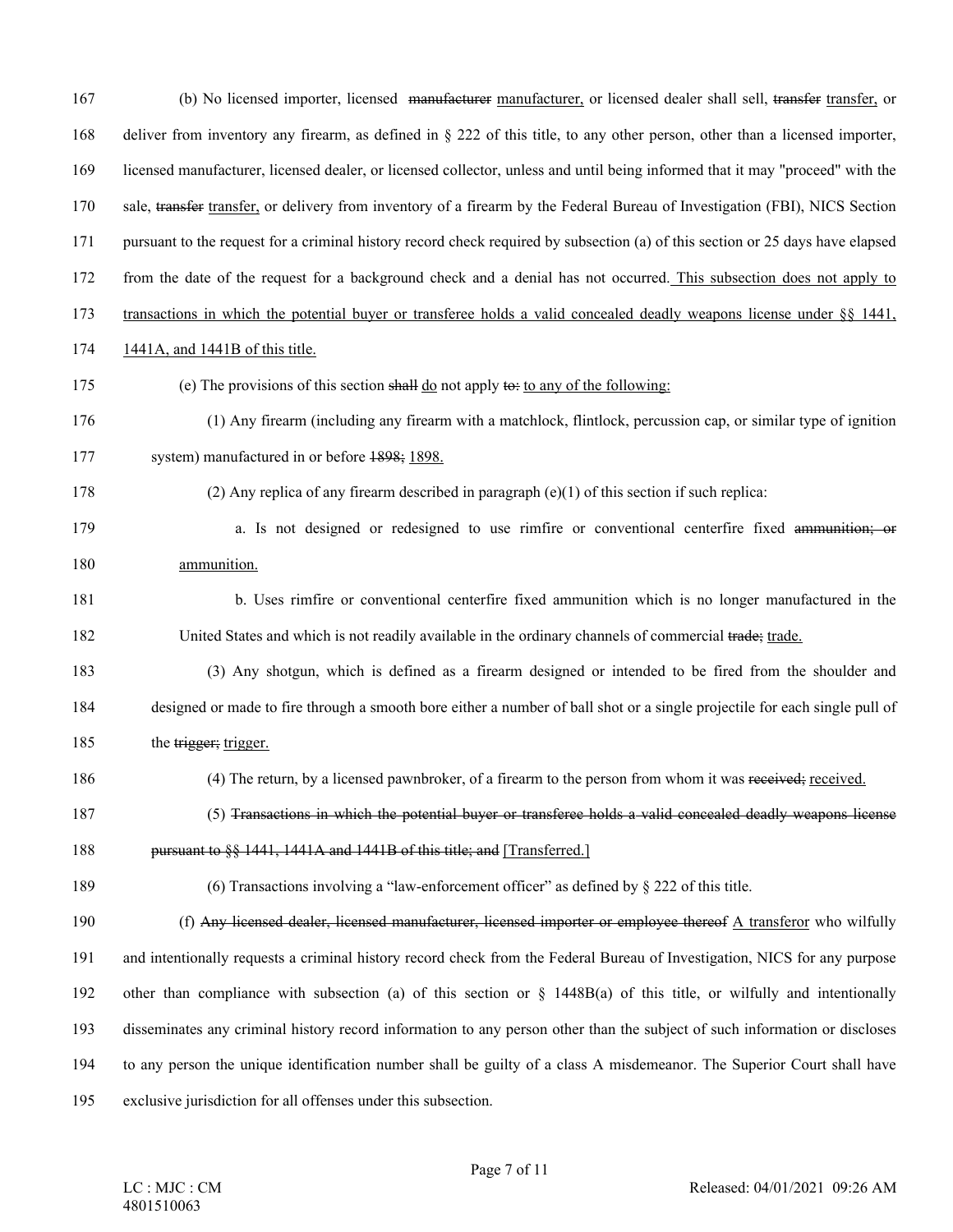196 (h)(1) Any licensed dealer, licensed manufacturer, licensed importer or employee thereof A transferor who 197 wilfully and intentionally sells or delivers a firearm in violation of this section shall be guilty of a class A misdemeanor. 198 Second or subsequent offenses by an individual shall be a class G felony.

199 (2) A transferor who, in connection with the sale, transfer, or delivery from inventory of a handgun under this

200 section or  $\S$  1448B of this title, wilfully and intentionally fails to comply with the recordkeeping requirements under  $\S$ 

201 1448E of this title is guilty of a class A misdemeanor. A second or subsequent violation of this paragraph (h)(2) is a

202 class G felony.

#### 203 (3) The Superior Court has exclusive jurisdiction of a violation of this subsection.

204 Section 3. Amend § 1448B, Title 11 of the Delaware Code by making deletions as shown by strike through and 205 insertions as shown by underline as follows:

206 § 1448B. Criminal history record checks and licenses required for sales of firearms — Unlicensed persons.

207 (a)(1) No An unlicensed person shall may not sell or transfer any firearm, as defined in  $\S$  222 of this title, to any 208 other unlicensed person without having conducted a criminal history background check through a licensed firearms dealer 209 in accordance with § 1448A of this title and § 904A of Title 24, as the same may be amended from time to time, to 210 determine whether the sale or transfer would be in violation of federal or state law, and until the licensed firearms dealer 211 has been informed that the sale or transfer of the firearm may "proceed" by the Federal Bureau of Investigation, NICS 212 Section or 25 days have elapsed from the date of the request for a background check and a denial has not occurred. This

213 paragraph (a)(1) does not apply to transactions in which the potential purchaser or transferee holds a current and valid

214 concealed carry permit issued by the Superior Court of the State of Delaware under § 1441 of this title.

215 (2) An unlicensed person may not sell or transfer a handgun to any other unlicensed person unless the

216 potential purchaser or transferee presents to the seller or transferor a valid handgun qualified purchaser card issued to

217 that person by the Secretary of the Department of Safety and Homeland Security under § 1448D of this title.

218 (b) For purposes of this section:

# 219 (1) "Handgun" means a pistol, revolver, or other firearm designed to be readily capable of being fired when

- 220 held in 1 hand.
- $(1)(2)$  "Licensed dealer" means any person licensed as a deadly weapons dealer pursuant to under Chapter 9

222 of Title 24 and 18 U.S.C. § 921 et seq.

223 (2)(3) "Transfer" means assigning, pledging, leasing, loaning, giving away, or otherwise disposing of, but 224 does not include: include any of the following: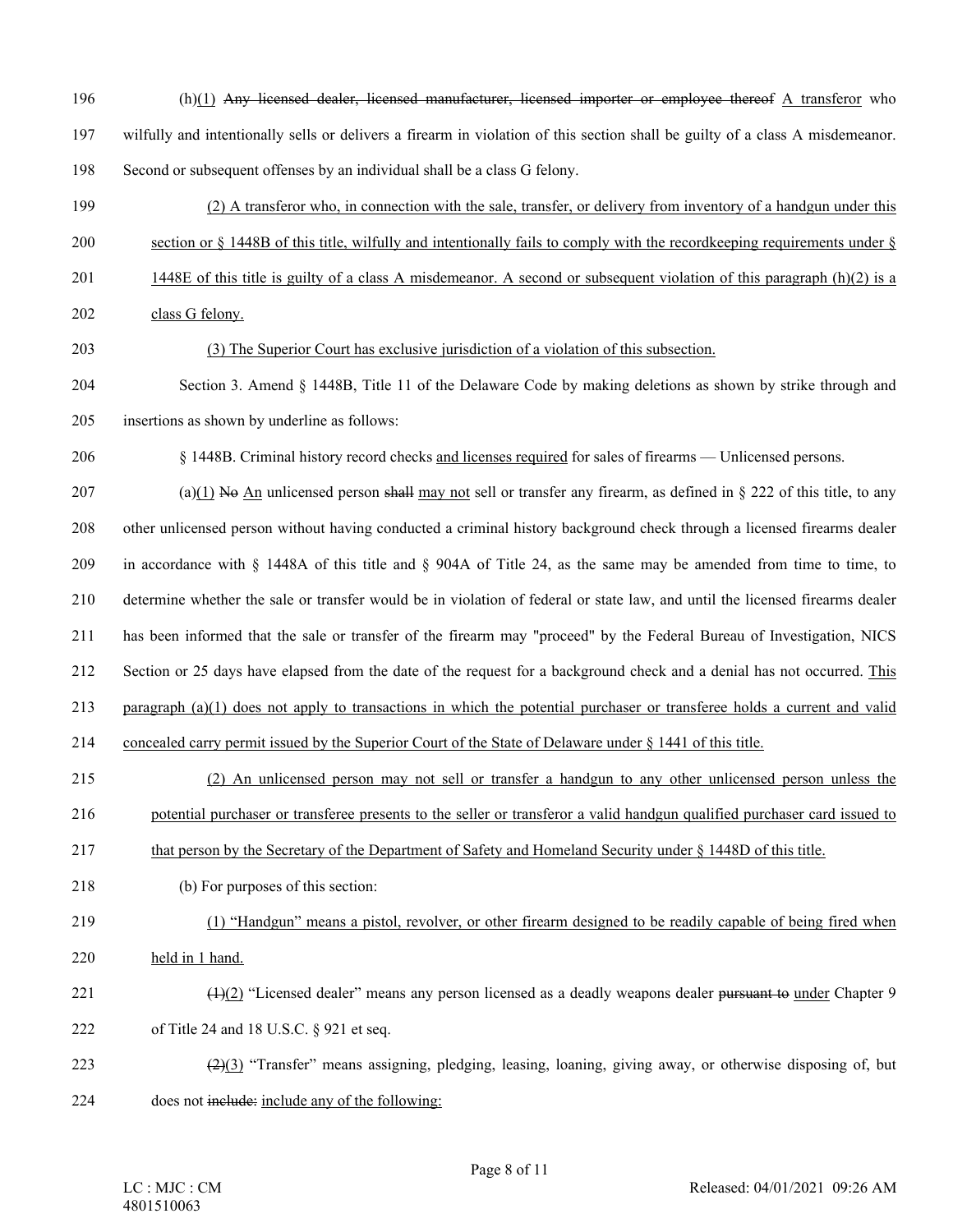| 225 | a. The loan of a firearm for any lawful purpose, for a period of 14 days or less, by the owner of said the                    |
|-----|-------------------------------------------------------------------------------------------------------------------------------|
| 226 | firearm to a person known personally to him or her; the owner.                                                                |
| 227 | b. A temporary transfer for any lawful purpose that occurs while in the continuous presence of the owner                      |
| 228 | of the firearm, provided that such temporary transfer shall not exceed 24 hours in duration; duration.                        |
| 229 | c. The transfer of a firearm for repair, service service, or modification to a licensed gunsmith or other                     |
| 230 | person lawfully engaged in such activities as a regular course of trade or business; or business.                             |
| 231 | d. A transfer that occurs by operation of law or because of the death of a person for whom the prospective                    |
| 232 | transferor is an executor or administrator of an estate or a trustee of a trust created in a will.                            |
| 233 | $(3)(4)$ "Unlicensed person" means any person who is not a licensed importer, licensed manufacturer                           |
| 234 | manufacturer, or licensed dealer.                                                                                             |
| 235 | (c) The provisions of this section shall $\underline{do}$ not apply to: to any of the following:                              |
| 236 | (1) Transactions in which the potential purchaser or transferee is a parent, mother-in-law, father-in-law,                    |
| 237 | stepparent, legal guardian, grandparent, child, daughter-in-law, son-in-law, stepchild, grandchild, sibling, sister-in-law,   |
| 238 | brother-in-law, spouse, or civil union partner of the seller or transferor; transferor.                                       |
| 239 | (2) Any firearm (including any firearm with a matchlock, flintlock, percussion cap, or similar type of ignition               |
| 240 | system) manufactured in or before 1898; 1898.                                                                                 |
| 241 | (3) Any replica of any firearm described in paragraph $(c)(2)$ of this section if such replica:                               |
| 242 | a. Is not designed or redesigned to use rimfire or conventional centerfire fixed ammunition; or                               |
| 243 | ammunition.                                                                                                                   |
| 244 | b. Uses rimfire or conventional centerfire fixed ammunition which is no longer manufactured in the                            |
| 245 | United States and which is not readily available in the ordinary channels of commercial trade; trade.                         |
| 246 | (4) Any muzzle-loading firearm designed for hunting or competitive shooting not requiring a criminal                          |
| 247 | background check pursuant to under federal law; law.                                                                          |
| 248 | (5) Transactions in which the potential purchaser or transferee is a qualified law-enforcement officer, as                    |
| 249 | defined in § 1441A of this title, or a qualified retired law-enforcement officer, as defined in § 1441B of this title; title. |
| 250 | (6) Transactions in which the potential purchaser or transferee holds a current and valid concealed carry                     |
| 251 | permit issued by the Superior Court of the State of Delaware pursuant to § 1441 of this title. [Transferred.]                 |
| 252 | (7) Transactions in which the prospective buyer or transferee is a bona fide member or adherent of an                         |
| 253 | organized church or religious group, the tenets of which prohibit photographic identification; provided, however, that        |
| 254 | no unlicensed person shall sell or transfer any firearm to any such person without having conducted a criminal history        |
|     | $P909$ 0 of 11                                                                                                                |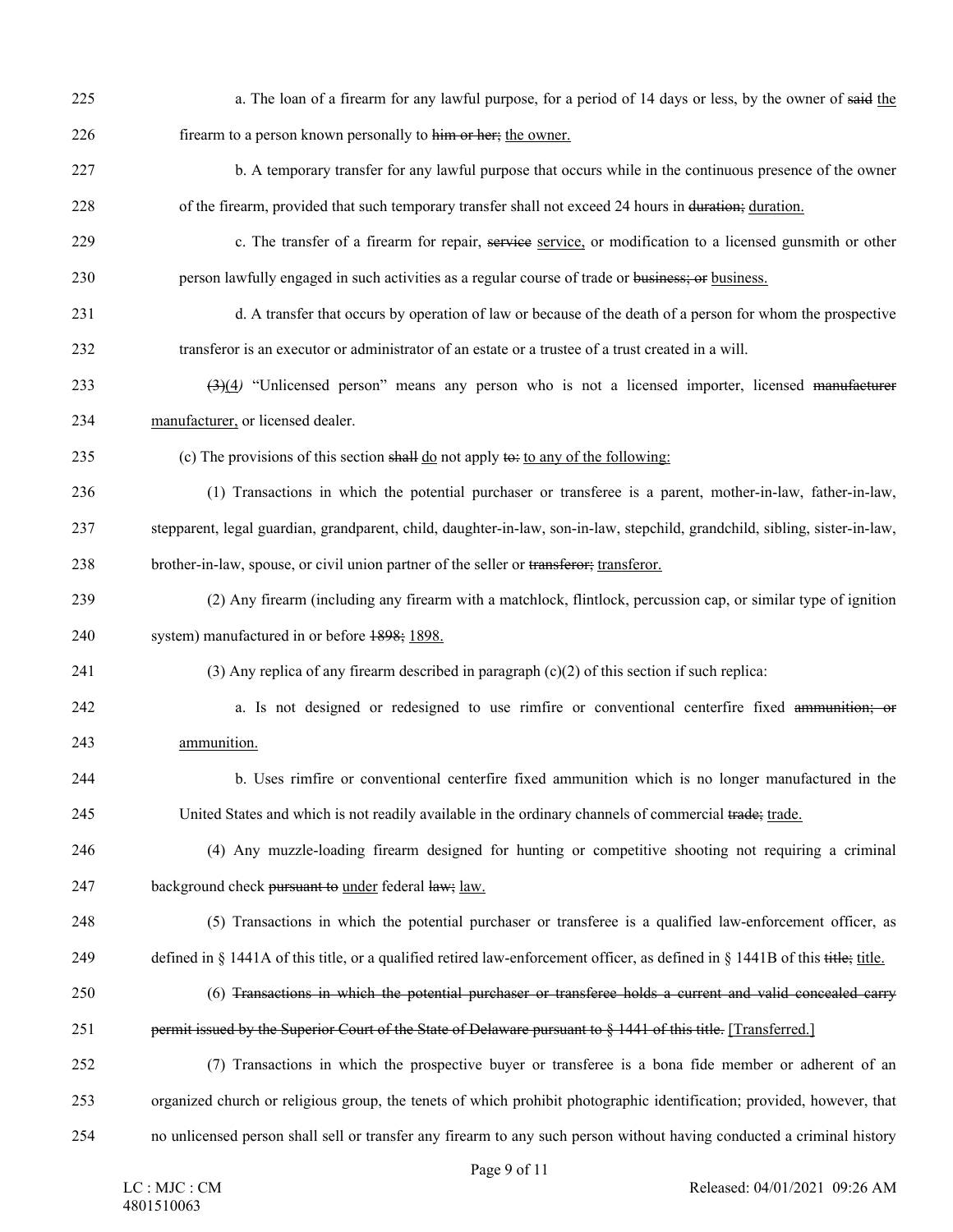- 255 background check in accordance with subsection (f) of this section hereunder to determine whether the sale or transfer
- 256 would be in violation of federal or state  $\frac{1}{4}$ uw; law.
- 257 (8) Transactions involving the sale or transfer of a curio or relic to a licensed collector, as such terms are 258 defined in 27 C.F.R. 478.11, as the same may be amended from time to time; time.
- 259 (9) Transactions involving the sale or transfer of a firearm to an authorized representative of the State or any 260 subdivision thereof as part of an authorized voluntary gun buyback program.
- 261 Section 4. Amend § 904A, Title 24 of the Delaware Code by making deletions as shown by strike through and
- 262 insertions as shown by underline as follows:
- 263 § 904A. Criminal history checks for sales between unlicensed persons.
- 264 (c) Nothing in this section, or any other section of the Code, shall authorize or permit authorizes or permits the
- 265 State or any agency, department department, or instrumentality thereof of the State to establish any system for the
- 266 registration of firearms, firearm owners, or firearm transactions or dispositions, except with respect to persons prohibited
- 267 from receiving a firearm as set forth in under Chapter 5 of Title 11. Any such system of registration is expressly prohibited.
- 268 Nothing in this subsection limits the authority granted in this chapter or in Chapter 5 of Title 11 to the State or any agency,
- 269 department, or instrumentality of the State regarding records kept for the exclusive use of law-enforcement officials in
- 270 furtherance of an open criminal investigation or during the course of a criminal prosecution.
- 271 Section 5. Section 1448D of Title 11 within Section 1 of this Act is effective immediately and is to be
- 272 implemented the earlier of the following:
- 273 (1) Eighteen months from the date of the Act's enactment.
- 274 (2) The date of publication in the Register of Regulations of a notice by the Secretary of the Department of
- 275 Safety and Homeland Security that the necessary processes for implementation have been established for § 1448D of
- 276 Title 11 within Section 1 of this Act.
- 277 Section 6. Section 1448E of Title 11 within Section 1 of this Act and Sections 2 through 4 of this Act take effect
- 278 on the implementation date of Section 1448D of Title 11 within Section 1 of this Act.

### SYNOPSIS

This Substitute amends Senate Bill No. 3 by doing the following:

(1) Prohibiting the Department of Safety and Homeland Security ("Department") from retaining a record, data, information, or a report related to the transfer of a handgun for longer than 2 years, except in furtherance of an open criminal investigation or during the course of a criminal prosecution.

(2) Redrafting  $\S$  1448D(e) of Title 11 to cite to the grounds on which a person is a person prohibited under  $\S$  1448 of Title 11, rather than repeating them in  $\S$  1448D(e) of Title 11 and potentially create unintentional differences.

(3) Making clear that a decision by the Justice of the Peace Court on the denial or revocation of a handgun qualified purchaser card by the Department may be appealed to the Superior Court for a hearing de novo.